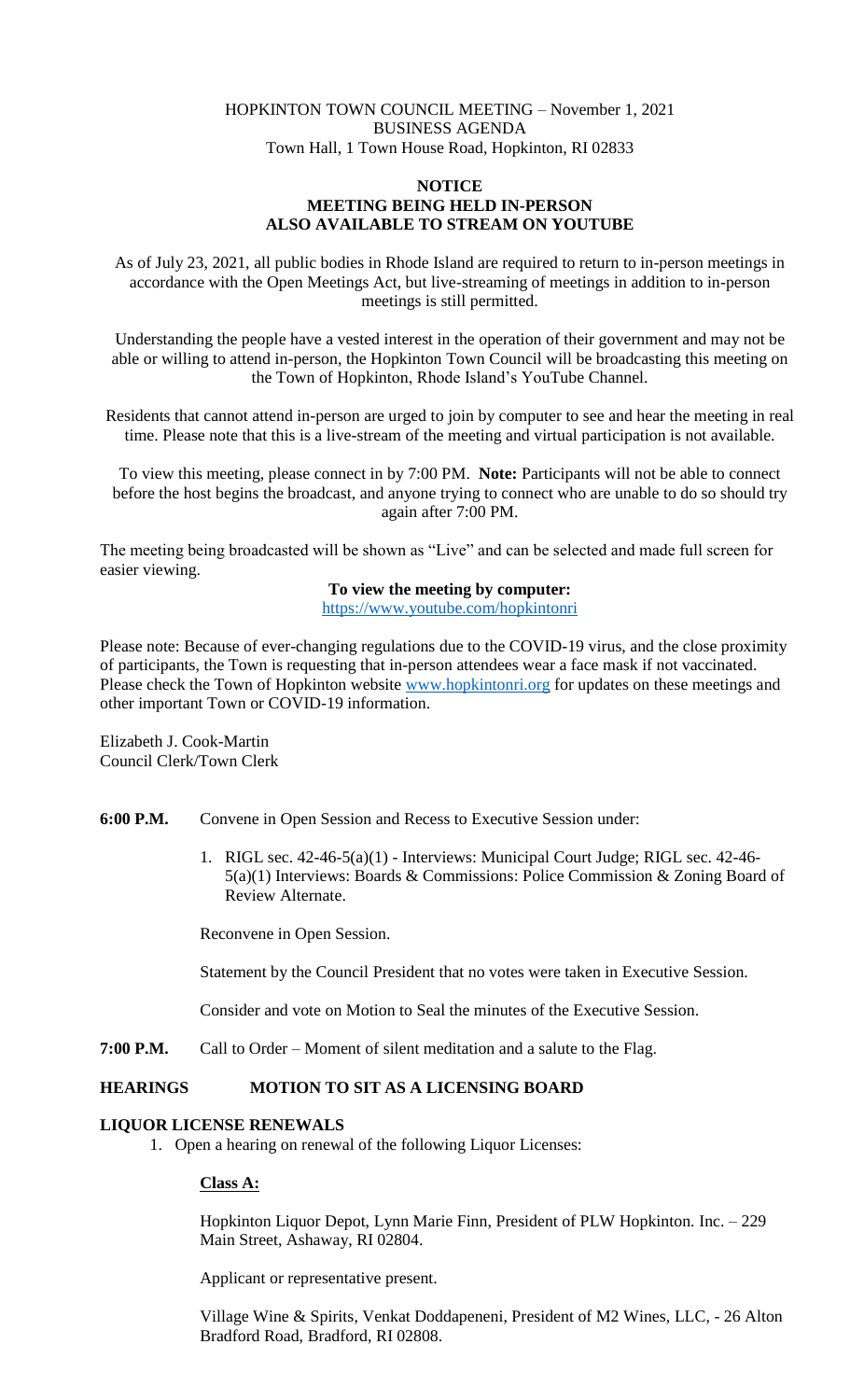Applicant or representative present.

### **Class B:**

Brick Oven Restaurant – Keith Knott, President, Brick Oven Restaurant of Ashaway, Inc., - 209 Main Street, Ashaway, RI 02804.

Applicant or representative present.

Fenner Hill Country Club, LLC – Ronald Levesque, President, - 33 Wheeler Lane, Hope Valley, RI 02832, w/courtesy cart.

Applicant or representative present.

Lucky House Restaurant, Inc. - Danny Zeng, President – 32 Main Street, Ashaway, RI 02804.

Applicant or representative present.

Little Rhody Lobster, LLC, Kevin Sullivan, President – 15A Frontier Road, Ashaway, RI 02804.

Applicant or representative present.

Wood River Golf, LLC - Kathleen Thompson, President, - 78A Woodville Alton Road, Hope Valley, RI 02832, w/courtesy cart.

Applicant or representative present.

#### **Class B-LIMITED:**

Main Street Pizza, Christopher Hoinsky, President, CHS, LLC, 229 Main Street, Ashaway, RI 02804.

Applicant or representative present.

#### **Class C:**

Village Place Studio, LLC, Sherri Desjardins, President & Norbert Ansay, Jr., Manager, 999 Main Street, Hope Valley, RI 02832.

Applicant or representative present.

All fees paid and notices posted. Discussion. Anyone wishing to speak for, or against.

Discuss, consider and vote to grant renewal to each license subject to all state and town regulations being met and all town taxes current prior to issue.

Discuss, consider and vote to set limit on liquor licenses: Class A: 2; 1; Class B: 5; Class B Limited: 1; Class C: 1.

#### **VICTUALLING LICENSE RENEWALS**

1. Open a hearing on renewal of the following Victualling Licenses:

Brick Oven Restaurant, 209 Main St., Ashaway. Dunkin' Donuts, 231 Main Street, Ashaway. Fenner Hill Country Club, 33 Wheeler Ln., Hope Valley. Little Rhody Lobster, 15A Frontier Rd., Ashaway. Lucky House Restaurant, 32 Main St., Ashaway. Ma & Pa's Country Cookin, 865 Main St., Hope Valley. Ma & Pa's Country Store, 1044 Main St., Hope Valley. Main Street Pizza, 229 Main St., Ashaway.